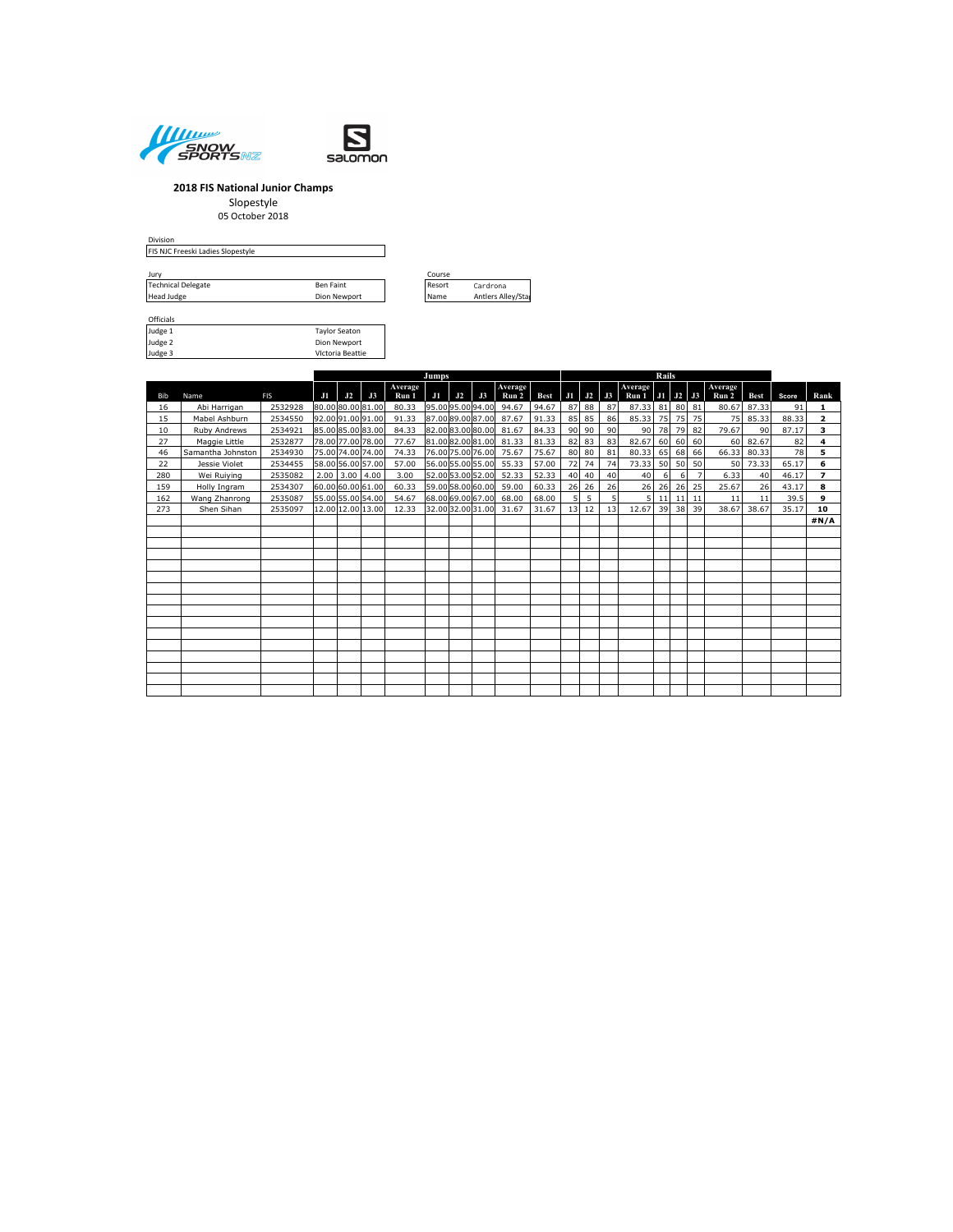



## **2018 FIS National Junior Champs**

Slopestyle

05 October 2018

Division FIS NJC Freeski Mens Slopestyle

| Jurv                      | Course       |             |                   |
|---------------------------|--------------|-------------|-------------------|
| <b>Technical Delegate</b> | Ben Faint    | Resort      | Cardrona          |
| Head Judge                | Dion Newport | <b>Name</b> | Antlers Alley/Sta |



| Officials      |                      |
|----------------|----------------------|
| Judge 1        | <b>Taylor Seaton</b> |
| Judge 2        | Dion Newport         |
| <b>F</b> ephul | Victoria Reattie     |

VIctoria Beattie

|              |                       |            |    |    |                   |                  | Jumps |                          |                   |                  |       |              | <b>Rails</b>            |    |                                      |    |    |                          |                  |             |       |                |
|--------------|-----------------------|------------|----|----|-------------------|------------------|-------|--------------------------|-------------------|------------------|-------|--------------|-------------------------|----|--------------------------------------|----|----|--------------------------|------------------|-------------|-------|----------------|
| Bib          | Name                  | <b>FIS</b> | J1 | J2 | J3                | Average<br>Run 1 | J1    | J2                       | J3                | Average<br>Run 2 | Best  |              | $J1$ $J2$               | J3 | Average<br>Run $1$ J $1$ J $2$ J $3$ |    |    |                          | Average<br>Run 2 | <b>Best</b> | Score | Rank           |
| 19           | Luca Harrington       | 2534919    |    |    | 29.00 28.00 29.00 | 28.67            |       | 96.0094.0095.00          |                   | 95.00            | 95.00 |              | $65$ 68                 | 66 | 66.33                                | 95 | 95 | 96                       | 95.33            | 95.33       | 95.17 | 1              |
| 190          | Max Mcdonald          | 2534920    |    |    | 92.0094.0094.00   | 93.33            |       | 97.0098.0097.00          |                   | 97.33            | 97.33 |              | $90$ 90                 | 91 | 90.33                                | 93 | 92 | 93                       | 92.67            | 92.67       | 95    | $\overline{2}$ |
| 104          | Ben Barclay           | 2533673    |    |    | 90.0090.0091.00   | 90.33            |       | 55.0050.0051.00          |                   | 52.00            | 90.33 | 82           | 85                      | 88 | 85                                   | 11 | 11 | 14                       | 12               | 85          | 87.67 | 3              |
| 28           | Ben Harrington        | 2533322    |    |    | 96.0096.0096.00   | 96.00            |       |                          | 79.0081.0082.00   | 80.67            | 96.00 | 77           | 78                      | 78 | 77.67                                | 79 | 81 | 77                       | 79               | 79          | 87.5  | 4              |
| 83           | Gustav Legnavsky      | 2534929    |    |    | 85.00 85.00 86.00 | 85.33            |       |                          | 80.0083.0087.00   | 83.33            | 85.33 |              | 82 82                   | 82 | 82                                   | 80 | 80 | 79                       | 79.67            | 82          | 83.67 | 5              |
| 44           | <b>Harper Souness</b> | 2534927    |    |    | 63.00 64.00 63.00 | 63.33            |       |                          | 85.0087.0089.00   | 87.00            | 87.00 |              | 70 70                   | 72 | 70.67                                | 74 | 73 | 76                       | 74.33            | 74.33       | 80.67 | 6              |
| 253          | Connor Addis          | 2534928    |    |    | 88.0088.0090.00   | 88.67            |       | 10.00 10.00 6.00         |                   | 8.67             | 88.67 |              | $12$ 12                 | 14 | 12.67                                | 58 | 59 | 56                       | 57.67            | 57.67       | 73.17 | $\overline{ }$ |
| $\mathbf{Q}$ | Connor Gilbert        | 2534324    |    |    | 67.00 66.00 67.00 | 66.67            |       |                          | 85.0085.0087.00   | 85.67            | 85.67 | $\mathbf{q}$ | $\mathbf{q}$            | 9  | 9                                    | 59 | 58 | 54                       | 57               | 57          | 71.33 | 8              |
| 208          | Shang Xianxin         | 2535090    |    |    | 61.00 62.00 61.00 | 61.33            |       |                          | 19.00 22.00 20.00 | 20.33            | 61.33 | 29           | 28                      | 27 | 28                                   | 6  |    | 6                        | 5.33             | 28          | 44.67 | 9              |
| 11           | Shi Junguan           | 2535086    |    |    | 35.00 40.00 40.00 | 38.33            |       | $3.00$ 2.00 4.00         |                   | 3.00             | 38.33 | 28           | 28                      | 28 | 28                                   | 39 | 40 | 42                       | 40.33            | 40.33       | 39.33 | 10             |
| 116          | Guo Yadong            | 2535088    |    |    | 37.00 34.00 36.00 | 35.67            |       | $3.00$   $2.00$   $3.00$ |                   | 2.67             | 35.67 |              | $16$ 17                 | 18 | 17                                   | 9  |    | 9                        | 8.33             | 17          | 26.33 | 11             |
| 3            | Ma Chuang             | 2535089    |    |    | 42.00 44.00 44.00 | 43.33            |       | $9.00$   $9.00$   5.00   |                   | 7.67             | 43.33 | 8            | 8                       | 8  | 8                                    | 6  |    | $\overline{\phantom{0}}$ | 3.33             | 8           | 25.67 | 12             |
| 276          | Bai Shenghao          | 2535096    |    |    | 22.00 21.00 22.00 | 21.67            |       | 10.00 11.00 12.00        |                   | 11.00            | 21.67 | 19           | 14                      | 18 | 17                                   | 21 | 21 | 24                       | 22               | 22          | 21.83 | 13             |
| 113          | Zhu Shengin           | 2535093    |    |    | 11.00 12.00 12.00 | 11.67            |       | $3.00$   4.00   3.00     |                   | 3.33             | 11.67 | 4            | $\overline{\mathbf{z}}$ | 3  | 3                                    | 26 | 24 | 24                       | 24.67            | 24.67       | 18.17 | 14             |
| 137          | Charles Beaton        | 2534320    |    |    |                   |                  |       |                          |                   |                  |       |              |                         |    |                                      |    |    |                          |                  |             |       | <b>DNS</b>     |
| 8            | Fraser Mcclellan      | 2533674    |    |    |                   |                  |       |                          |                   |                  |       |              |                         |    |                                      |    |    |                          |                  |             |       | <b>DNS</b>     |
|              |                       |            |    |    |                   |                  |       |                          |                   |                  |       |              |                         |    |                                      |    |    |                          |                  |             |       |                |
|              |                       |            |    |    |                   |                  |       |                          |                   |                  |       |              |                         |    |                                      |    |    |                          |                  |             |       |                |
|              |                       |            |    |    |                   |                  |       |                          |                   |                  |       |              |                         |    |                                      |    |    |                          |                  |             |       |                |
|              |                       |            |    |    |                   |                  |       |                          |                   |                  |       |              |                         |    |                                      |    |    |                          |                  |             |       |                |
|              |                       |            |    |    |                   |                  |       |                          |                   |                  |       |              |                         |    |                                      |    |    |                          |                  |             |       |                |
|              |                       |            |    |    |                   |                  |       |                          |                   |                  |       |              |                         |    |                                      |    |    |                          |                  |             |       |                |
|              |                       |            |    |    |                   |                  |       |                          |                   |                  |       |              |                         |    |                                      |    |    |                          |                  |             |       |                |
|              |                       |            |    |    |                   |                  |       |                          |                   |                  |       |              |                         |    |                                      |    |    |                          |                  |             |       |                |
|              |                       |            |    |    |                   |                  |       |                          |                   |                  |       |              |                         |    |                                      |    |    |                          |                  |             |       |                |
|              |                       |            |    |    |                   |                  |       |                          |                   |                  |       |              |                         |    |                                      |    |    |                          |                  |             |       |                |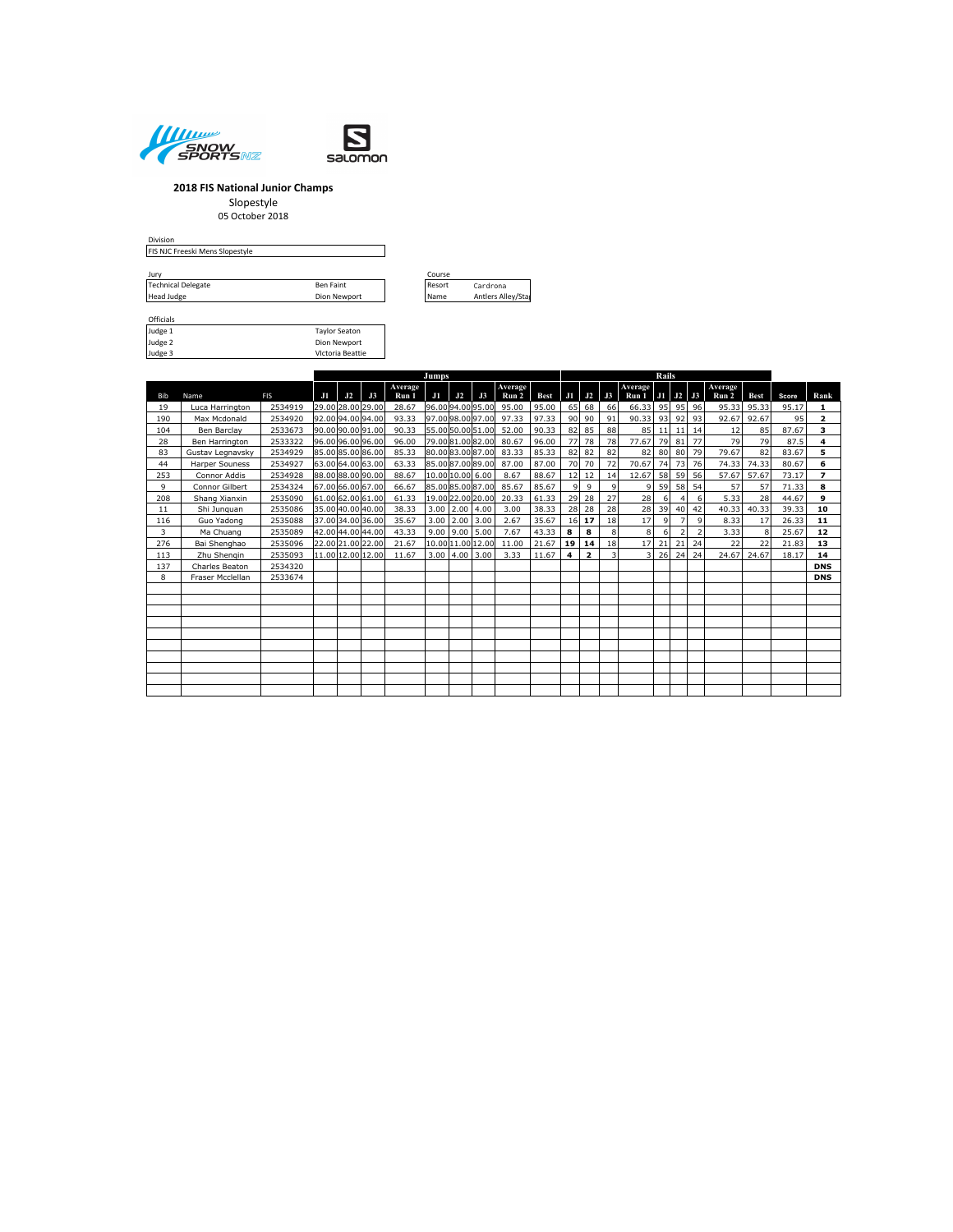



 $\mathbb{R}^2$ 

### **2018 FIS National Junior Champs**

Slopestyle

05 October 2018

Division FIS NJC Snowboard Ladies Slopestyle

| Jurv                      |              | Course |                    |  |  |  |  |  |
|---------------------------|--------------|--------|--------------------|--|--|--|--|--|
| <b>Technical Delegate</b> | Ben Faint    | Resort | Cardrona           |  |  |  |  |  |
| Head Judge                | Keith Stubbs |        | Antlers Alley/Stal |  |  |  |  |  |



Officials<br>Judge 1<br>Judge 2<br>Judge 3

Keith Stubbs Richie Johnston Milu Multhaup

|     |                 |            |    | Jumps |                   |                  |                   |    |    |                  |             |           |       | Rails          |                                 |    |    |    |                  |             |       |                         |  |
|-----|-----------------|------------|----|-------|-------------------|------------------|-------------------|----|----|------------------|-------------|-----------|-------|----------------|---------------------------------|----|----|----|------------------|-------------|-------|-------------------------|--|
| Bib | Name            | <b>FIS</b> | J1 | J2    | J3                | Average<br>Run 1 | J1                | J2 | J3 | Average<br>Run 2 | <b>Best</b> |           |       | $J1$ $J2$ $J3$ | Average<br>Run 1   J1   J2   J3 |    |    |    | Average<br>Run 2 | <b>Best</b> | Score | Rank                    |  |
| 150 | Alexandra Chen  | 9045098    |    |       | 86.00 82.00 87.00 | 85.00            | 81.00 71.00 80.00 |    |    | 77.33            | 85.00       |           | 72 71 | 73             | 72                              | 76 | 79 | 78 | 77.67            | 77.67       | 81.33 | $\mathbf{1}$            |  |
| 142 | Lily Jekel      | 9045119    |    |       | 77.00 81.00 81.00 | 79.67            | 30.00 29.00 30.00 |    |    | 29.67            | 79.67       |           | 79 73 | 76             | 76                              | 37 | 32 | 36 | 35               | 76          | 77.83 | $\mathbf{z}$            |  |
| 148 | Jamie Mawkes    | 9045118    |    |       | 72.00 74.00 73.00 | 73.00            | 37.00 31.00 36.00 |    |    | 34.67            | 73.00       | 60        | 62    | 65             | 62.33                           | 59 | 60 | 62 | 60.33            | 62.33       | 67.67 | з                       |  |
| 11  | Caycee Stratten | 9045125    |    |       | 16.00 13.00 15.00 | 14.67            | 17.00 18.00 16.00 |    |    | 17.00            | 17.00       | <b>70</b> | 67    | 69             | 68.67                           | 62 | 61 | 52 | 58.33            | 68.67       | 42.83 | $\overline{\mathbf{4}}$ |  |
|     |                 |            |    |       |                   |                  |                   |    |    |                  |             |           |       |                |                                 |    |    |    |                  |             |       |                         |  |
|     |                 |            |    |       |                   |                  |                   |    |    |                  |             |           |       |                |                                 |    |    |    |                  |             |       |                         |  |
|     |                 |            |    |       |                   |                  |                   |    |    |                  |             |           |       |                |                                 |    |    |    |                  |             |       |                         |  |
|     |                 |            |    |       |                   |                  |                   |    |    |                  |             |           |       |                |                                 |    |    |    |                  |             |       |                         |  |
|     |                 |            |    |       |                   |                  |                   |    |    |                  |             |           |       |                |                                 |    |    |    |                  |             |       |                         |  |
|     |                 |            |    |       |                   |                  |                   |    |    |                  |             |           |       |                |                                 |    |    |    |                  |             |       |                         |  |
|     |                 |            |    |       |                   |                  |                   |    |    |                  |             |           |       |                |                                 |    |    |    |                  |             |       |                         |  |
|     |                 |            |    |       |                   |                  |                   |    |    |                  |             |           |       |                |                                 |    |    |    |                  |             |       |                         |  |
|     |                 |            |    |       |                   |                  |                   |    |    |                  |             |           |       |                |                                 |    |    |    |                  |             |       |                         |  |
|     |                 |            |    |       |                   |                  |                   |    |    |                  |             |           |       |                |                                 |    |    |    |                  |             |       |                         |  |
|     |                 |            |    |       |                   |                  |                   |    |    |                  |             |           |       |                |                                 |    |    |    |                  |             |       |                         |  |
|     |                 |            |    |       |                   |                  |                   |    |    |                  |             |           |       |                |                                 |    |    |    |                  |             |       |                         |  |
|     |                 |            |    |       |                   |                  |                   |    |    |                  |             |           |       |                |                                 |    |    |    |                  |             |       |                         |  |
|     |                 |            |    |       |                   |                  |                   |    |    |                  |             |           |       |                |                                 |    |    |    |                  |             |       |                         |  |
|     |                 |            |    |       |                   |                  |                   |    |    |                  |             |           |       |                |                                 |    |    |    |                  |             |       |                         |  |
|     |                 |            |    |       |                   |                  |                   |    |    |                  |             |           |       |                |                                 |    |    |    |                  |             |       |                         |  |
|     |                 |            |    |       |                   |                  |                   |    |    |                  |             |           |       |                |                                 |    |    |    |                  |             |       |                         |  |
|     |                 |            |    |       |                   |                  |                   |    |    |                  |             |           |       |                |                                 |    |    |    |                  |             |       |                         |  |
|     |                 |            |    |       |                   |                  |                   |    |    |                  |             |           |       |                |                                 |    |    |    |                  |             |       |                         |  |
|     |                 |            |    |       |                   |                  |                   |    |    |                  |             |           |       |                |                                 |    |    |    |                  |             |       |                         |  |
|     |                 |            |    |       |                   |                  |                   |    |    |                  |             |           |       |                |                                 |    |    |    |                  |             |       |                         |  |
|     |                 |            |    |       |                   |                  |                   |    |    |                  |             |           |       |                |                                 |    |    |    |                  |             |       |                         |  |